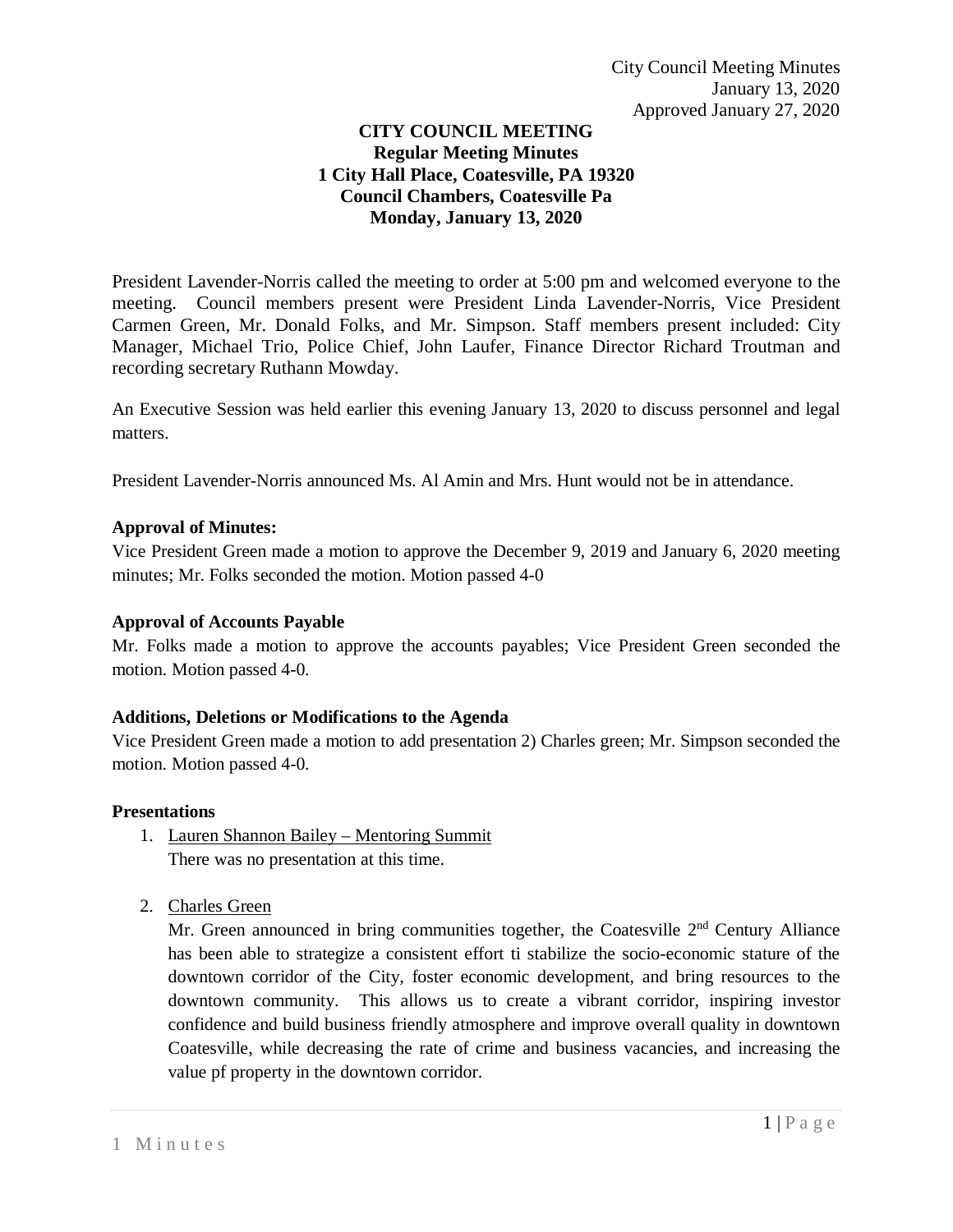The Downtown Coatesville Revitalization Plan addresses the third leg of the stool to improve the economic health of the City of Coatesville in its entirety, with excitement and enthusiasm, the 2nd Century Alliance embarked on this initiative and continuously works to convene, collaborate partner and lead our community toward a bright future. Being said, the first Merchant of the Month of 2020 is Jose Colo and America's Finest Automotive Concepts LLC. A community based downtown business that is tangible proof to what given of your time, talent and treasure can do to uplift a community.

# **Citizens' Hearings –** *Regular Action Items Only* **(3 Minutes)**

### **Regular Action Items**

1. Receive and consider reappointment to the Authorities, Boards, Commissions and Committees. Tyrone Harley to the Redevelopment Authority for the term 2020-2024; Jay Byerly to the Historical Commission for the term 2020-2022; James Bookman for the Parks and Recreation Commission for the term 2020-2023

Mr. Simpson made a motion to appoint Tyrone Harley to the Redevelopment Authority for the term 2020-2024; Jay Byerly to the Historical Commission for the term 2020-2022; James Bookman for the Parks and Recreation Commission for the term 2020-2023; Mr. Folks seconded the motion. Motion passed 4-0.

2. Receive and consider Resolution No. 2020-02 Designating Emergency Services

Vice President Green made a motion to approve Resolution No. 220-02 Designating Emergency services; Mr. Folks seconded the motion. Motion passed 4-0.

3. Receive and consider advertising and bid for Capital Equipment for three (3) police cars and ninety (90) parking meters

Vice President Green made a motion to approve advertising a bid for Capital Equipment for three (3) police cars and ninety (90) parking meters; Mr. Folks seconded the motion. Motion passed 4-0.

4. Receive and consider approval of payment to MECO for applications 6 and 7 equally the amount of \$174,679.63 from funds received from the County.

Vice President Green made a motion to approve payment to MECO for applications 6 and 7 equally the amount of \$174,679.63 from funds received from the County; Mr. Simpson seconded the motion. Motion passed 4-0.

- 5. Receive and consider ratification for a 2-year contract with Constellation Energy Vice President Green made a motion to approve ratification for a 2-year contract with Constellation Energy; Mr. Folks seconded the motion. Motion passed 4-0.
- 6. Receive and consider an Ordinance vacating a portion of North 4<sup>th</sup> Avenue and Coates Street in the City of Coatesville.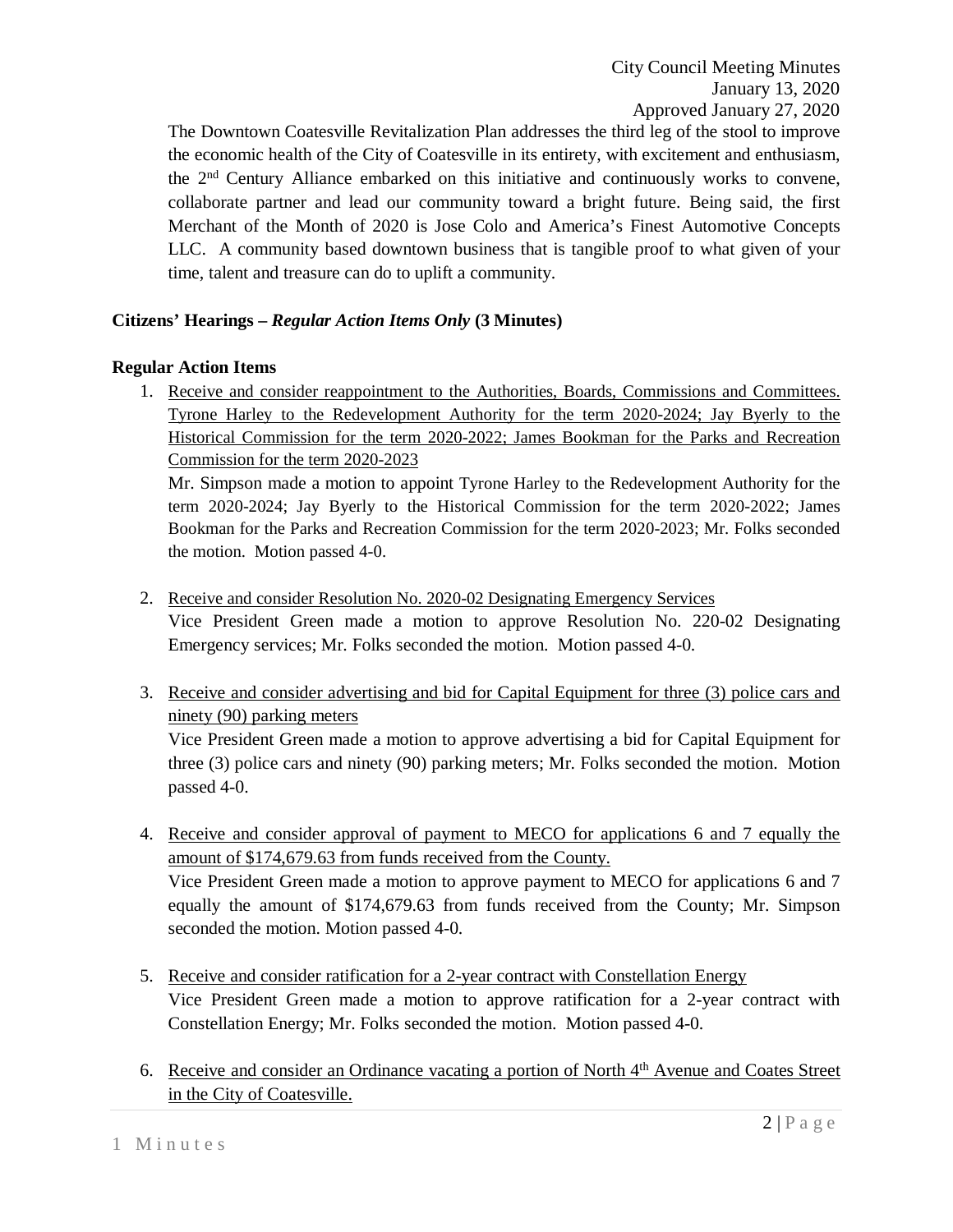Mr. Folks made a motion to approve first reading an Ordinance vacating a portion of North 4th Avenue and Coates Street in the City of Coatesville; Vice President Green seconded the motion. Motion passed 4-0.

Vice President Green made a motion to close action items; Mr. Folks seconded the motion. Motion passed 4-0.

#### **Discussion Item**

1. Code book – quarterly codification

a. Council discussed codifying the code book quarterly. They asked for pricing on tablets which would save on printing the supplements of the code. Having access electronically would be quicker and more efficient than the actual book.

### 2. Re-Org Meeting time change

There was no discussion on the re-org meeting time change due to the requirement of referendum by the public.

#### **Solicitors Report**

Mr. Verwey announced he;

- Reviewed and advised the City on certain real estate matters
- Advised on issues related to a vacancy on Council
- Addressed certain land development matters on behalf of the City
- Prepared an Ordinance to vacate a portion of right-of-way within the City.

### **City Manager's Report**

Mr. Trio announced:

- $1<sup>st</sup>$  Avenue and Lincoln Highway Asphalt plans halted until spring
- HBO finished filming yesterday
- Existing Train Station walkthrough and strategy to piggyback initiatives with Chester County
- Proposed Train Station start date in last quarter of 2020 a three-year timeline presented from Chester County
- Town hall meeting conducted by Derrick Morgan team to update the community and solicit input and comments
- DEPG Legend Gateway Project PECO lines underway will provide connection to Aroogas in lieu of underground
- North  $2<sup>nd</sup>$  Avenue working through various permitting issued and ADA/sidewalk requirements at 2nd Avenue and Lumber Street
- 190 West Lincoln Highway settlement was done December 31, 2019. RDA paid City \$190,608.89 on January 6, 2020.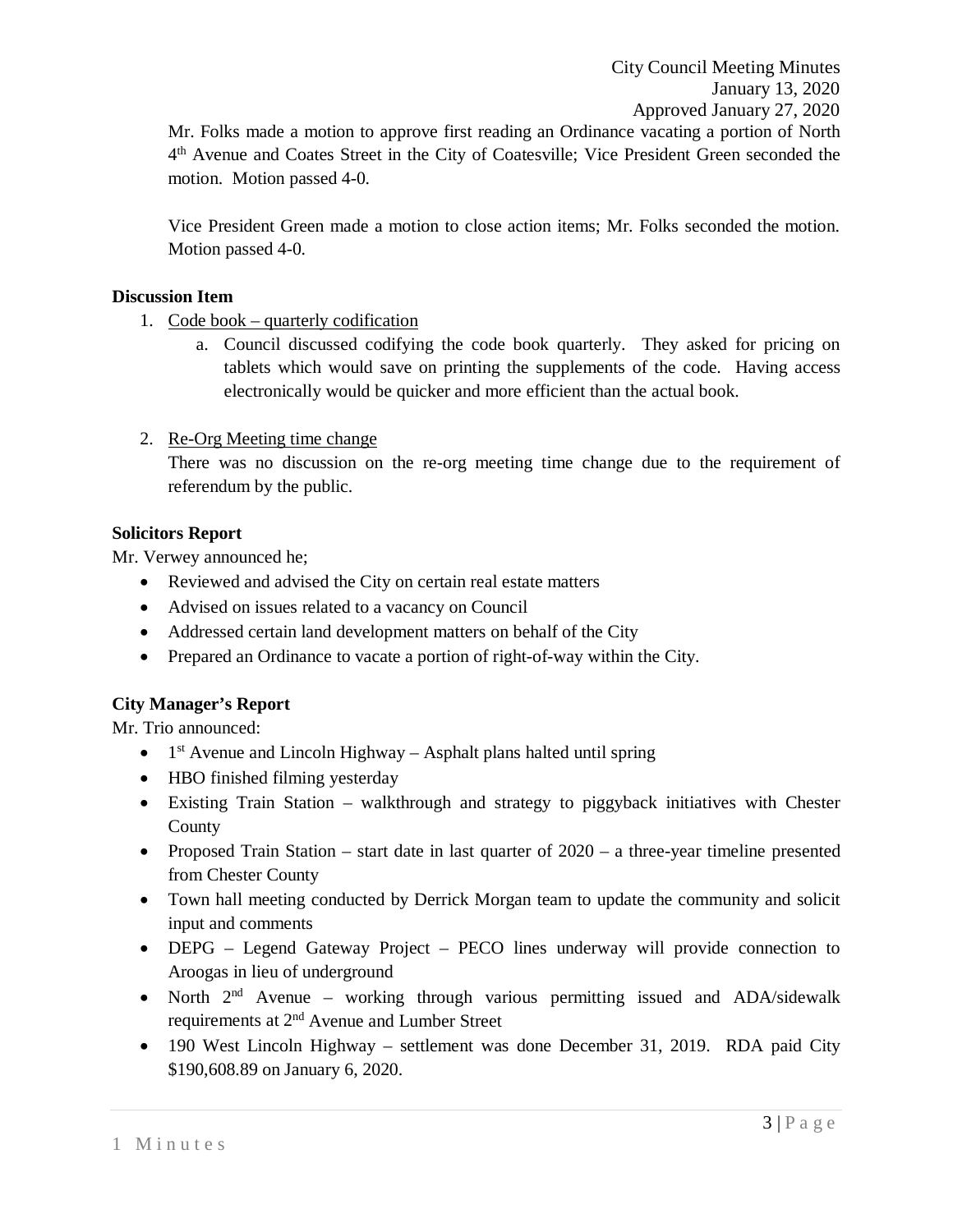• Code Enforcement – Mr. Lovett has been out – expected to return next week. Specific problem properties being handled by LTL.

# **Assistant City Manager Report**

Mr. Trio presented the Assistant City Manager report due to Mr. Logan absence.

- Vision Partnership Planning is leading the economic and retail study that includes two neighboring communities Valley and South Coatesville.
- Natural Lands Trust/DCB+NR: Ash Park Advisory Group explored visioning for new park and amenities.
- Longwood Garden Fellows Dinner- invited to attend dinner to develop partnership with LG and the City of Coatesville
- Community Center building appraised for investor response. Two OZ prospects interested
- Meeting with Minnie McNeil, Urias Cole, Council president and community representatives to discuss MLK day of service community clean upon January 20, 2020.

### **Citizens' Hearings –** *Non-Agenda Items Only* **(3 Minutes)**

### Bill Pierce

Mr. Pierce presented Council with the Coatesville Area Senior Center Executive Directors report. He announced breakfast is open to the public, a year ago we were serving 50 people a day, it is now up to 90 per day. Nostalgia Kitchen by CASC, the umbrella for all nutrition programs and services was officially unveiled in January

### Fran Scamuffa

Ms. Scamuffa stated she appreciates all the Coatesville Police Department does. It warms her heart so much to see how they go above and beyond.

Vice President Green made a motion to close citizen's hearing on non-agenda items; Mr. Folks seconded the motion. Motion passed 4-0.

Vice President Green made a motion to reopen regular action items to add advertising for Ordinance in action item 6; Mr. Folks seconded the motion. Motion passed 4-0.

Vice President Green made a motion to close regular action items; Mr. Folks seconded the motion. Motion passed 4-0.

### **Special Events**

There were no special events at this time.

#### **Council Comments**

Mr. Simpson thanked everyone for coming to the meeting. Go Tigers!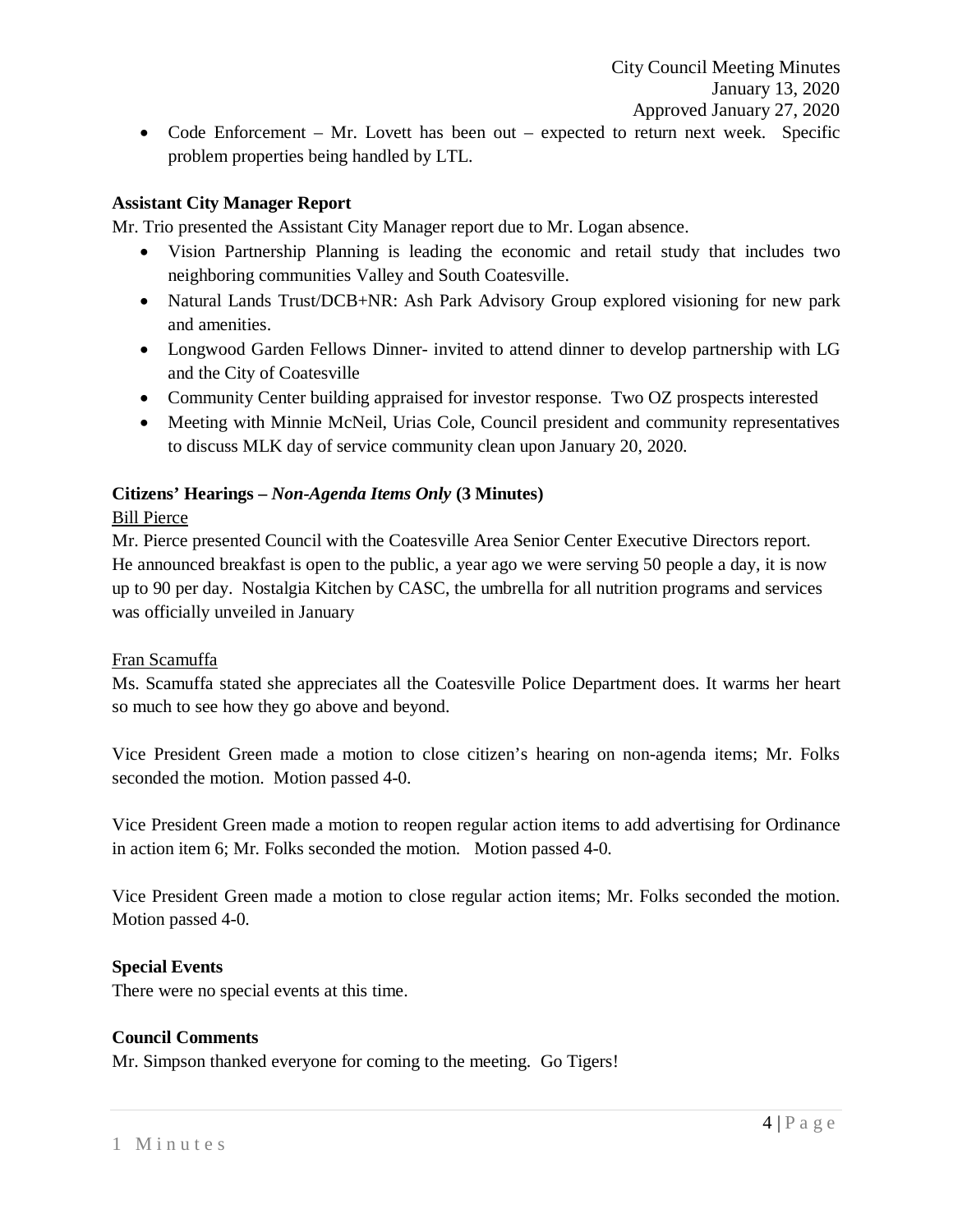Mr. Folks thanked everyone for coming to the meeting. Keep praying for the City. There is a lot going on in the City. A lot is staggering right now due to the weather. Coatesville is rising, and is going to continue to rise. Fran, you were talking about the Police Department, I would also like to thank the Chief for his leadership in the Department. Sergeant Ollis, thank you for your commitment and work in Coatesville. Just have a good time and pray for the City. Thank you and Good night.

Vice President Green thanked everyone for attending the meeting. I am glad to see so many people in the audience this evening. I know a lot of people are sick, I'm sick and I'm not trying to give anyone my germs. Sergeant Ollis, this is the first time I've seen you since the new year. I did call and leave a message for you. I just want to thank the Chief and acknowledge him and Lieutenant Audette on Christmas Eve. You guys are awesome. They came and delivered gifts to the women at CYWA. I appreciate all the effort you have in our community. Everybody, you just spread yourself. I just really want to acknowledge the Chief for his leadership of the department and just the love for the City. We have some really good officers here. I have not had the opportunity, I don't like leaving voicemails, I like to talk to people in people and I'm not going to leave a voicemail saying all this. I just want to say it to you in person. We really appreciate that. I wasn't there, but as soon as you came, they got on the phone an called me. I tried to hurry up and call you guys but you guys had already left or you weren't even working that day. That's what is was because when I called to the switchboard, they said he's not working today. I'm like yes, he is. I just appreciate it and I know the ladies, the staff there appreciated it also. Thank everyone for coming out, 2020 is another year, a new yar. We just have to continue on with the business of the City and continue to move forward. We heard some really good news in the City Manager report tonight on the Train Station, that we are on the 2020 schedule. That is something we have been sitting in meetings for 15 years ready to hear, so it's real good news. So, I just wanted to mention that. Than you all for coming, I appreciate it.

President Lavender-Norris thanked everyone for attending the meeting. I want to speak on Mr. Logan's item, Martin Luther King Jr. Day of service. That will be spearheaded by MS. Minnie McNeil. We will be cleaning from  $7<sup>th</sup>$  Avenue up to Palmer Park, including Palmer Park and from Diamond Street to Merchant Street. If you know anyone, residents that live in the area, that have furniture in their yard or up on their porches that need to be discarded, this will be the time that can do it. Regale Disposal has agreed to give us two roll off dumpsters. We will be able to dispose of all of those unwanted items. If you want to register to help, reach out to Minnie McNeil. She will give you all the information. I'm so excited about the clean-up. I too understand and respect the open windows mentality and I truly believe, once we have the opportunity to get out there and clean it up, the appreciation should carry it out further. I also note that the MLK breakfast, that the gentlemen do at Shady Maple every year. some of the gentlemen are planning to come down and allow that to be a service project. We do expect to have a lot of help. Just the community engagement is a highlight for me and cleaning up is Yes, we hit the jackpot. Anybody who is interested in participating, you are more than welcome. I want to say Happy New Year to some of you, I've said it to some other however, Happy New Year, it's a new one. We got a lot of new things coming about. It's an exciting time for the City of Coatesville and it's all about doing it together. Everyone has their